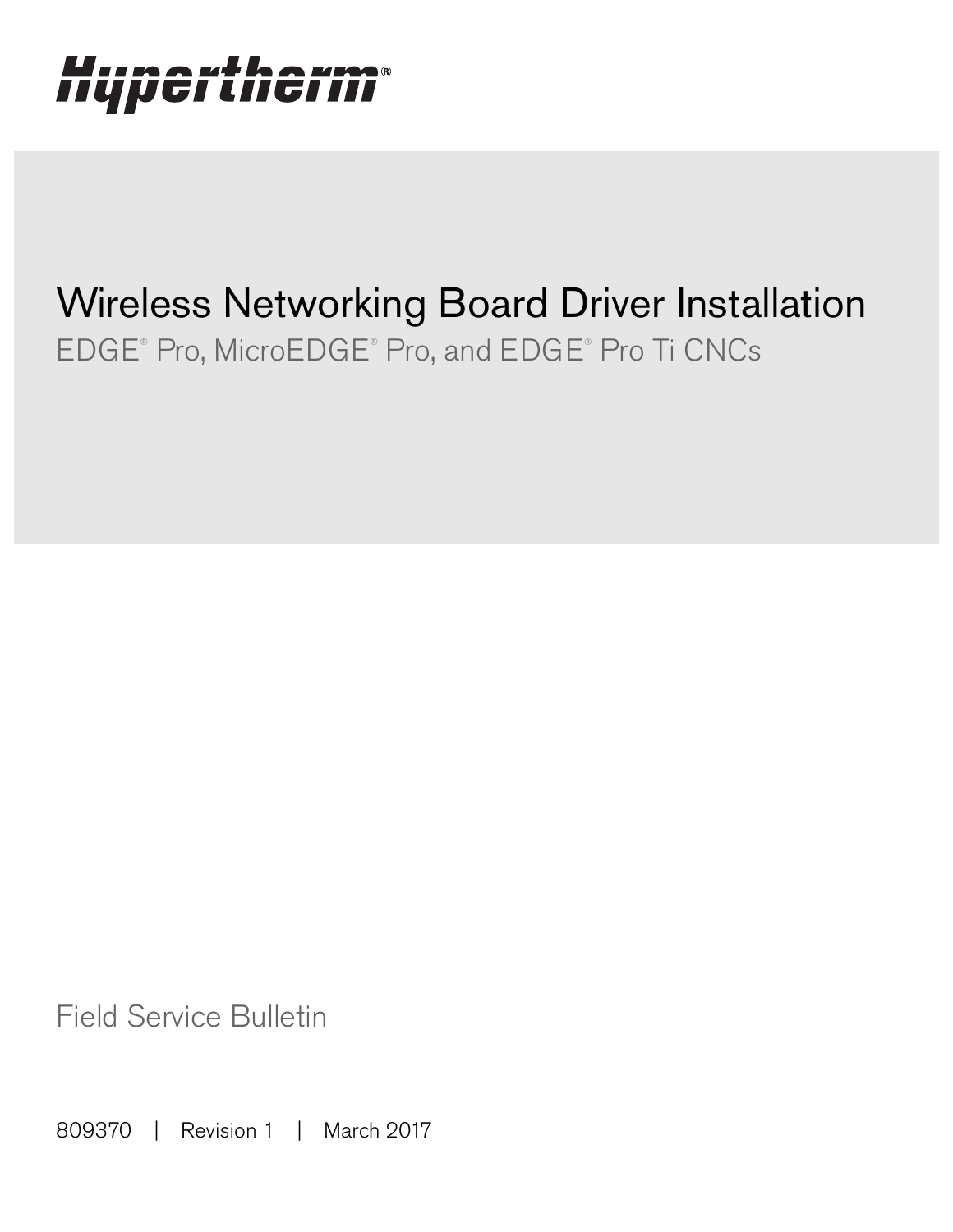#### Hypertherm Inc.

Etna Road, P.O. Box 5010 Hanover, NH 03755 USA 603-643-3441 Tel (Main Office) 603-643-5352 Fax (All Departments) info@hypertherm.com (Main Office Email) 800-643-9878 Tel (Technical Service) technical.service@hypertherm.com (Technical Service Email) 800-737-2978 Tel (Customer Service)

customer.service@hypertherm.com (Customer Service Email) 866-643-7711 Tel (Return Materials Authorization) 877-371-2876 Fax (Return Materials Authorization) return.materials@hypertherm.com (RMA email)

Hypertherm México, S.A. de C.V.

Avenida Toluca No. 444, Anexo 1, Colonia Olivar de los Padres Delegación Álvaro Obregón México, D.F. C.P. 01780 52 55 5681 8109 Tel 52 55 5683 2127 Fax Soporte.Tecnico@hypertherm.com (Technical Service Email)

#### Hypertherm Plasmatechnik GmbH

Sophie-Scholl-Platz 5 63452 Hanau Germany 00 800 33 24 97 37 Tel 00 800 49 73 73 29 Fax 31 (0) 165 596900 Tel (Technical Service) 00 800 4973 7843 Tel (Technical Service) technicalservice.emea@hypertherm.com (Technical Service Email)

#### Hypertherm (Singapore) Pte Ltd.

82 Genting Lane Media Centre Annexe Block #A01-01 Singapore 349567, Republic of Singapore 65 6841 2489 Tel 65 6841 2490 Fax Marketing.asia@hypertherm.com (Marketing Email) TechSupportAPAC@hypertherm.com (Technical Service Email)

#### Hypertherm Japan Ltd.

Level 9, Edobori Center Building 2-1-1 Edobori, Nishi-ku Osaka 550-0002 Japan 81 6 6225 1183 Tel 81 6 6225 1184 Fax HTJapan.info@hypertherm.com (Main Office Email) TechSupportAPAC@hypertherm.com (Technical Service Email)

#### Hypertherm Europe B.V.

Vaartveld 9, 4704 SE Roosendaal, Nederland 31 165 596907 Tel 31 165 596901 Fax 31 165 596908 Tel (Marketing) 31 (0) 165 596900 Tel (Technical Service) 00 800 4973 7843 Tel (Technical Service)

technicalservice.emea@hypertherm.com (Technical Service Email)

#### Hypertherm (Shanghai) Trading Co., Ltd.

B301, 495 ShangZhong Road Shanghai, 200231 PR China 86-21-80231122 Tel 86-21-80231120 Fax 86-21-80231128 Tel (Technical Service)

techsupport.china@hypertherm.com (Technical Service Email)

#### South America & Central America: Hypertherm Brasil Ltda.

Rua Bras Cubas, 231 – Jardim Maia Guarulhos, SP – Brasil CEP 07115-030 55 11 2409 2636 Tel tecnico.sa@hypertherm.com (Technical Service Email)

#### Hypertherm Korea Branch

#3904. APEC-ro 17. Heaundae-gu. Busan. Korea 48060 82 (0)51 747 0358 Tel 82 (0)51 701 0358 Fax Marketing.korea@hypertherm.com (Marketing Email) TechSupportAPAC@hypertherm.com (Technical Service Email)

#### Hypertherm Pty Limited

GPO Box 4836 Sydney NSW 2001, Australia 61 (0) 437 606 995 Tel 61 7 3219 9010 Fax au.sales@Hypertherm.com (Main Office Email) TechSupportAPAC@hypertherm.com (Technical Service Email)

#### Hypertherm (India) Thermal Cutting Pvt. Ltd

A-18 / B-1 Extension, Mohan Co-Operative Industrial Estate, Mathura Road, New Delhi 110044, India 91-11-40521201/ 2/ 3 Tel 91-11 40521204 Fax HTIndia.info@hypertherm.com (Main Office Email) TechSupportAPAC@hypertherm.com (Technical Service Email)

© 2017 Hypertherm Inc. All rights reserved.

EDGE Pro, EDGE Pro Ti. MicroEDGE Pro and Hypertherm are trademarks of Hypertherm Inc. and may be registered in the United States and/or other countries. All other trademarks are the property of their respective holders.

One of Hypertherm's long-standing core values is a focus on minimizing our impact on the environment. Doing so is critical to our, and our customers', success. We are always striving to become better environmental stewards; it is a process we care deeply about.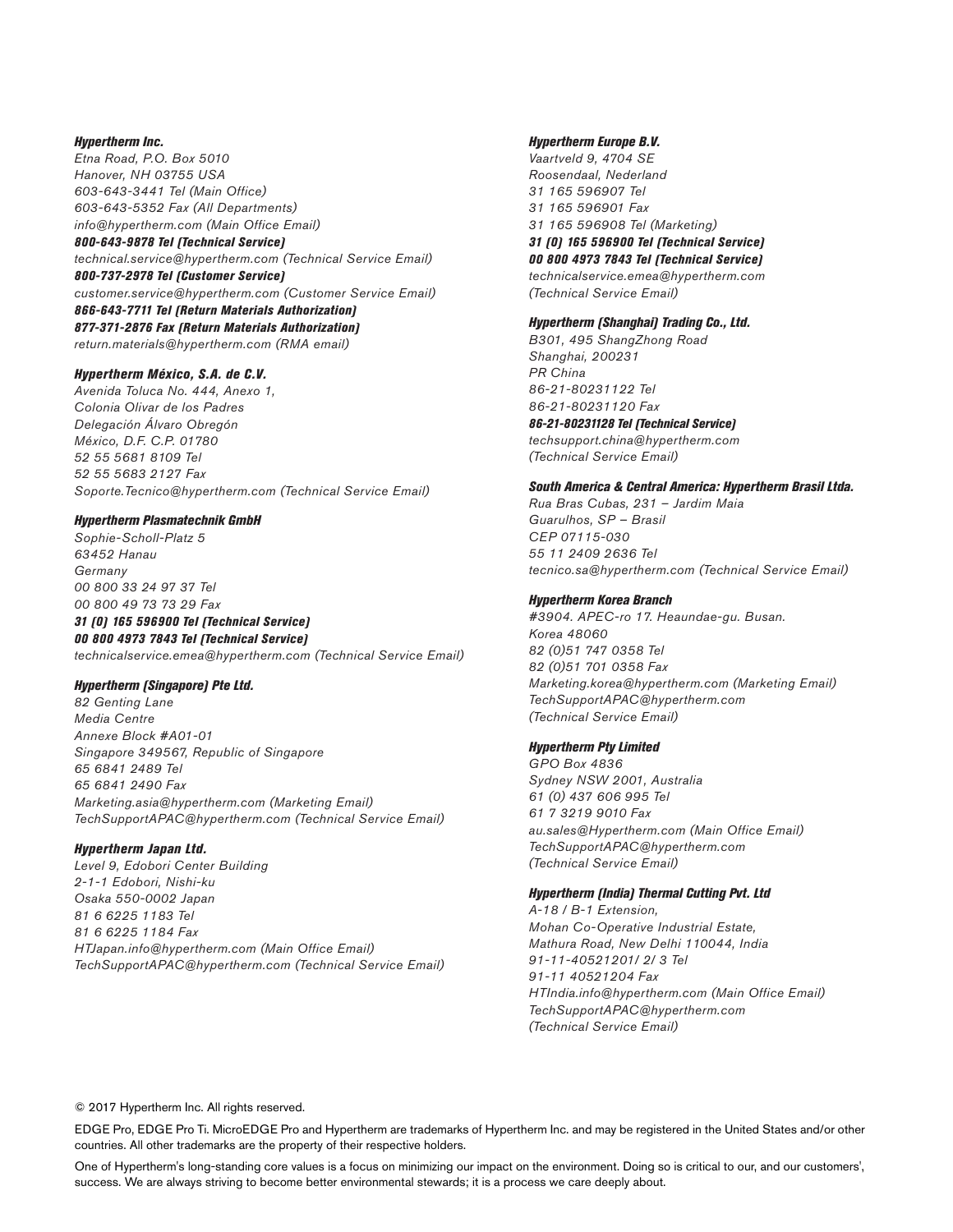### **Introduction**

### **WARNING**



**ELECTRIC SHOCK CAN KILL**

**Disconnect electrical power before performing any maintenance.**

**See the safety information provided with your product for more safety precautions.**

### **Purpose**

This Field Service Bulletin describes the installation of the wireless network board driver into the EDGE Pro, MicroEDGE Pro, and EDGE Pro Ti CNCs. Each CNC has a kit that provides the following items.

| Part number                  | <b>Description</b>                                                                                                                  | Quantity |
|------------------------------|-------------------------------------------------------------------------------------------------------------------------------------|----------|
| 141482                       | Wireless networking board                                                                                                           |          |
| 229919                       | USB memory stick with wireless card driver                                                                                          |          |
| 807320, 808110, or<br>806440 | Field Service Bulletin. Your kit will contain the FSB that<br>describes the wireless networking board installation for your<br>CNC. |          |
| 809370                       | Wireless Networking Board Driver Installation Field Service<br><b>Bulletin</b>                                                      |          |

### **Install the wireless networking board**

Install the wireless networking board into PCI slot 2 in the CNC according to the instructions in the Field Service Bulletin.